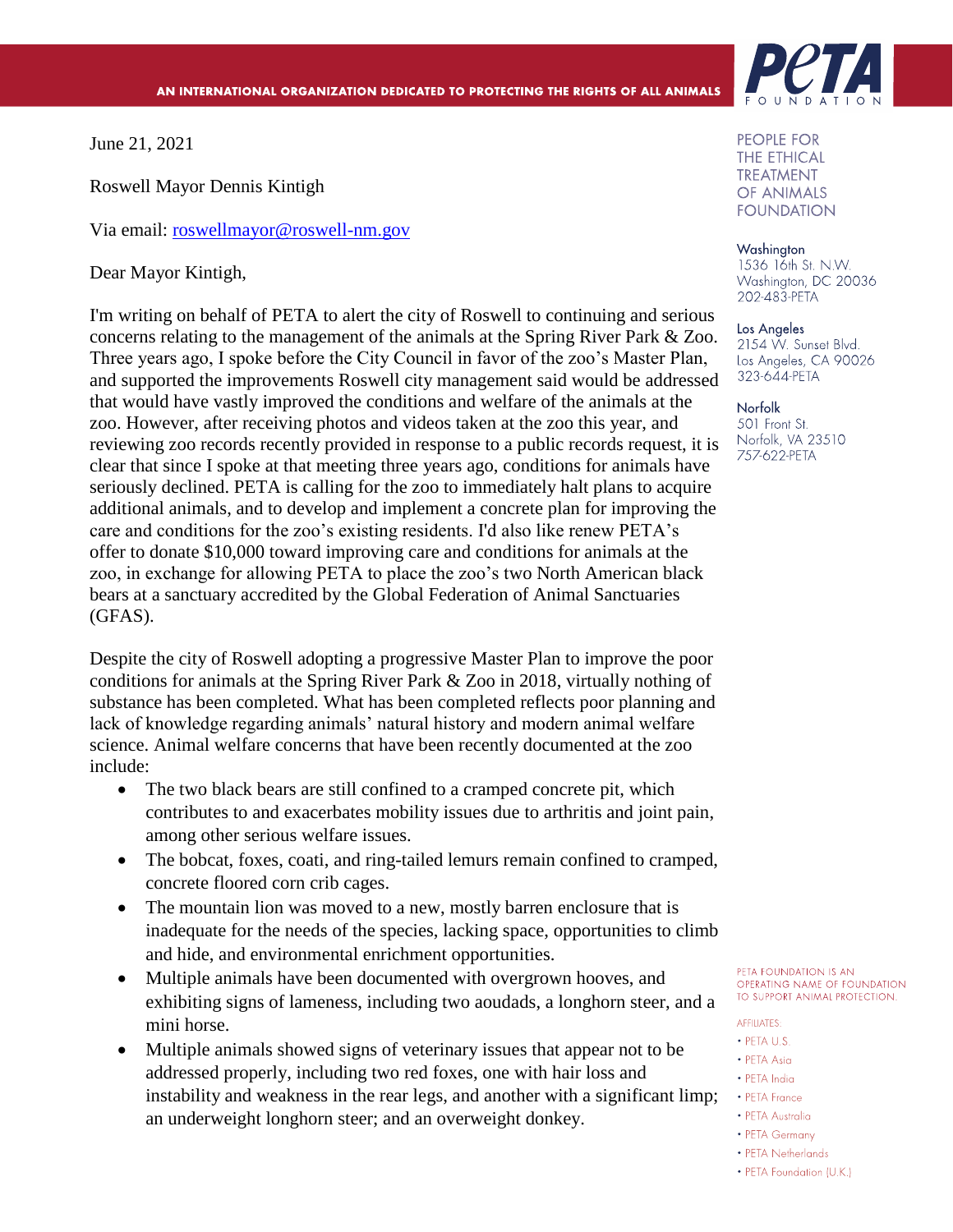- Some enclosures had an excessive accumulation of feces and others had extremely dirty pool water, including for the beaver on two occasions and for the wolf-hybrid, who was confined to one of the concrete pits that had a pool filled with brown water, debris, and possible algal growth.
- Enclosures for raptors remain cramped and barren, preventing flight, or, for those unable to fly, space and furnishings to easily ambulate, seek shelter, and forage.
- Hoofstock enclosures lacked appropriate enrichment for climbing and exploring, and browse for foraging.
- Multiple enclosures lacked adequate shelter and visual barriers, and many lacked adequate shade, particularly for the longhorn cattle, mini horses, and donkeys.
- None of the animals had misters in the summer and few animals had any source of water for soaking and cooling themselves.

PETA reached out to Roswell City Manager, Joe Neeb, earlier this year, alerting him to these serious animal health and welfare concerns. After reviewing public records relating to veterinary and animal care at the zoo, it appears that not only has the facility failed to make promised improvements, but it has no plans to make those improvements in the foreseeable future, and has inexplicably acquired additional animals with plans to acquire even more. The records revealed that:

- There are no plans to move the black bears out of the antiquated concrete pit in which they are confined, nor to make any substantive improvements for their health and well-being.
- A beaver escaped from an inadequate and unsafe enclosure and was apparently never found.
- The records exposed grave veterinary concerns, including a necropsy report for a North American porcupine named Einstein who was severely underweight, indicating that he had been malnourished/emaciated prior to his death. He had rapid growth of his incisors and plant material lodged in his gut that caused a blockage, indicating dental issues likely caused by an inappropriate diet and/or husbandry practices and/or lack of appropriate veterinary care.
- Veterinary records also show that Luna, the fox who had been observed with a significant limp, is receiving medication for this issue, yet based on the severity of her non-weight bearing lameness, it does not appear her condition and pain are being properly managed and treated.
- Veterinary records also show that the attending veterinarian had suggested hoof trims for the longhorn cattle but noted that "longhorns don't do well with anesthesia" and recommended getting a restraint device to safely trim them last October. Video taken in March showed that one of the longhorns, Geronimo, *still* had overgrown hooves, and was by then exhibiting pronounced lameness due to continued neglect. It appears that Geronimo has been at the zoo for several years, but the zoo cannot even perform a standard hoof trim, either with safe and effective sedation or anesthetic protocols that are routinely used elsewhere, a proper restraint device, and/or with positive reinforcement training to facilitate calm and safe handling of this individual. Allowing his hooves to become overgrown, which is likely causing significant pain, and not having a plan in place to properly trim them after all these years, demonstrates the zoo's inability and failure to provide even basic standards of care.